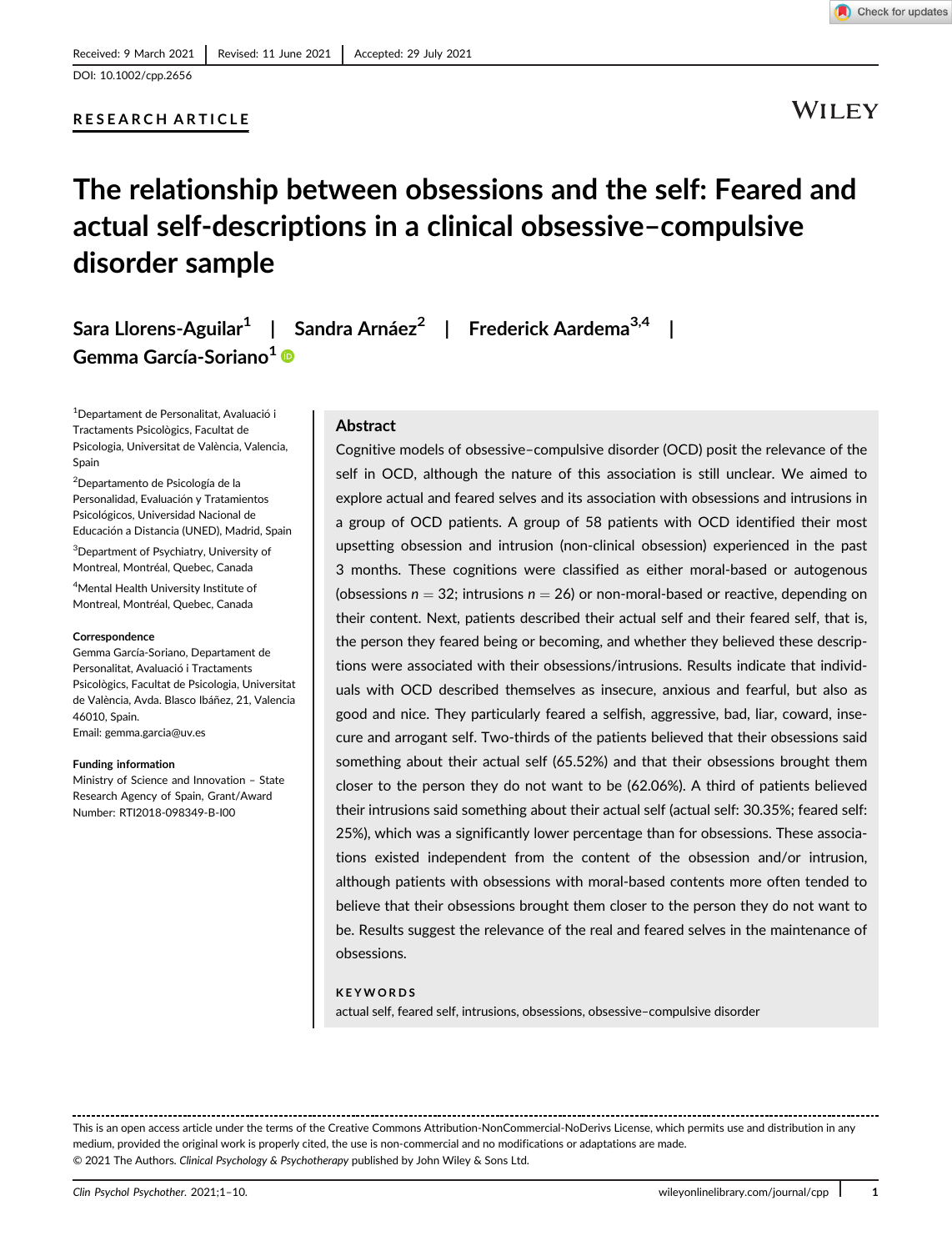# 1 | INTRODUCTION

Cognitive models of obsessive–compulsive disorder (OCD) propose that the dysfunctional appraisal or misinterpretation of a non-clinical intrusive thought facilitates its conversion into an obsession (e.g., Rachman, 1997; Salkovskis, 1985). Moreover, some authors have suggested that this conversion is also influenced by the personal significance or meaning of the intrusion's content (Purdon & Clark, 1999; Rachman, 1998; Salkovskis, 1985). The reference to 'personal significance' acknowledges that the self-view is a key element in the way intrusive thoughts are evaluated. Thus, OCD individuals may be more likely to appraise intrusions that are contrary to or threaten their selfview as meaningful (García-Soriano et al., 2012). In this regard, Rachman and de Silva (1978) reported that most patients with OCD (six out of eight participants) felt that the content of their main obsession was alien to or quite unlike their normal self. Regarding the other two patients, one thought his obsession was consistent with his nature, that is, prone to worrying and being anxious about everything, and the other patient thought her obsession was not entirely alien to her.

Obsessions have frequently been described as ego-dystonic, that is, '… having little or no context within one's own sense of self or personality' (Purdon et al., 2007, p. 200). In this regard, OCD patients have been found to rate their most upsetting obsession as contradicting important aspects of the self to a greater degree than their least upsetting obsession (Rowa et al., 2005). Some authors have proposed that intrusive thoughts that become obsessions are related to self-evaluative domains where the person perceives a failure to maintain standards (e.g., avoiding aggression, being orderly and clean) (García-Soriano et al., 2012; García-Soriano & Belloch, 2012), or that obsessions are more likely to arise in self-domains where the individual feels incompetent (Doron & Kyrios, 2005). Other authors have proposed that individuals with OCD misinterpret intrusions that contradict valued aspects of their self-concept because they are highly ambivalent about their personal characteristics. In this vein, Bhar and Kyrios (2007), extending the proposal of Guidano and Liotti (1983), reported that OCD patients show high self-ambivalence or ambivalence about their own self-worth and moral qualities. Finally, it has also been reported that patients with OCD show overall lower selfesteem than a non-clinical comparison group (Ehntholt et al., 1999). Likewise, OCD patients have shown a low self-image reflected by lower self-esteem, compared to undergraduate students, and less entitlement (tendency to believe that they deserve special consideration or that they are better than other people), compared to undergraduate students and psychiatric outpatients, measured with a self-report assessing personality trait dimensions (Wu et al., 2006).

According to Rachman (1997), intrusive contents, especially those related to moral systems, such as aggression, sex and blasphemy, are often interpreted by patients 'as revealing important but usually hidden elements in their character' (p. 794)—an observation that is strongly reminiscent of the notion of a feared possible self, stemming from the social literature (Carver et al., 1999; Markus & Nurius, 1986). The feared possible self is defined as '… a set of qualities that the

# KEY PRACTITIONER MESSAGE

- Individuals with OCD describe themselves as insecure, anxious and fearful, but also as good and nice.
- Individuals with OCD fear being selfish, aggressive, bad, liar, cowardly, insecure and arrogant.
- Most OCD patients believe their obsessions (especially aggressive, sexual, religious and immoral obsessions) bring them closer to the person they do not want to be.
- Most individuals with OCD believe their obsessions say something about their actual and feared selves.
- Individuals with OCD more frequently fear a 'dangerous/ immoral' or 'corrupted' self as compared to other fearedself themes.

person fears or worries might be part of oneself or might become part of oneself at some point in the future' (Aardema & Wong, 2020, p. 2). This fear of who one might be or become has subsequently been proposed as a characteristic of obsessional narratives creating confusion between the person's feared and actual self (Aardema & O'Connor, 2003, 2007), and it has led to initial empirical investigations of the role of the feared and actual selves in OCD (Ferrier & Brewin, 2005; Sauvageau et al., 2020). Ferrier and Brewin (2005) performed a content analysis of feared self-descriptions in a sample of OCD patients, anxious patients and non-clinical participants. The feared selfdescriptions were organized into four general themes: 'flawed' ('involving traits that are perceived as undesirable but not inherently dangerous to the self or others (e.g., selfish, proud)'); 'depressed/anxious' ('reflecting symptom-related self-perceptions (e.g., fearful or hopeless traits)'); 'rejected' ('involving self-perceptions of being lonely or unlovable'); and 'dangerous' ('involving the possibility of harm coming to others or being out-of-control') (p. 1368). Results suggested that participants more frequently endorsed adjectives related to a flawed self than any other category. Moreover, comparisons of the three groups of participants showed that people with OCD more frequently reported a feared self that is dangerous to themselves or others (being bad, dangerous, immoral or insane), validating the notion that people with OCD are more likely to draw these types of negative inferences about themselves, as initially proposed by Rachman (1997), whereas feared-self perceptions in other samples were more related to general feared flaws and self-related qualities.

More recently, Aardema and Wong (2020) proposed that the unsuccessful resolution of one's identity during some critical life periods (e.g., parenthood) results in a vulnerable self-identity, which, combined with erroneous inferential reasoning (i.e., mistrust of one's own senses, relying more on the imagination than on reality), leads to believing more in a feared self, that is, the sort of person I am afraid of becoming (e.g., I could become a dangerous person, I could become an ill person and I could become immoral) than in the actual self, that is, the sort of person I am. Hence, according to these authors, a clinical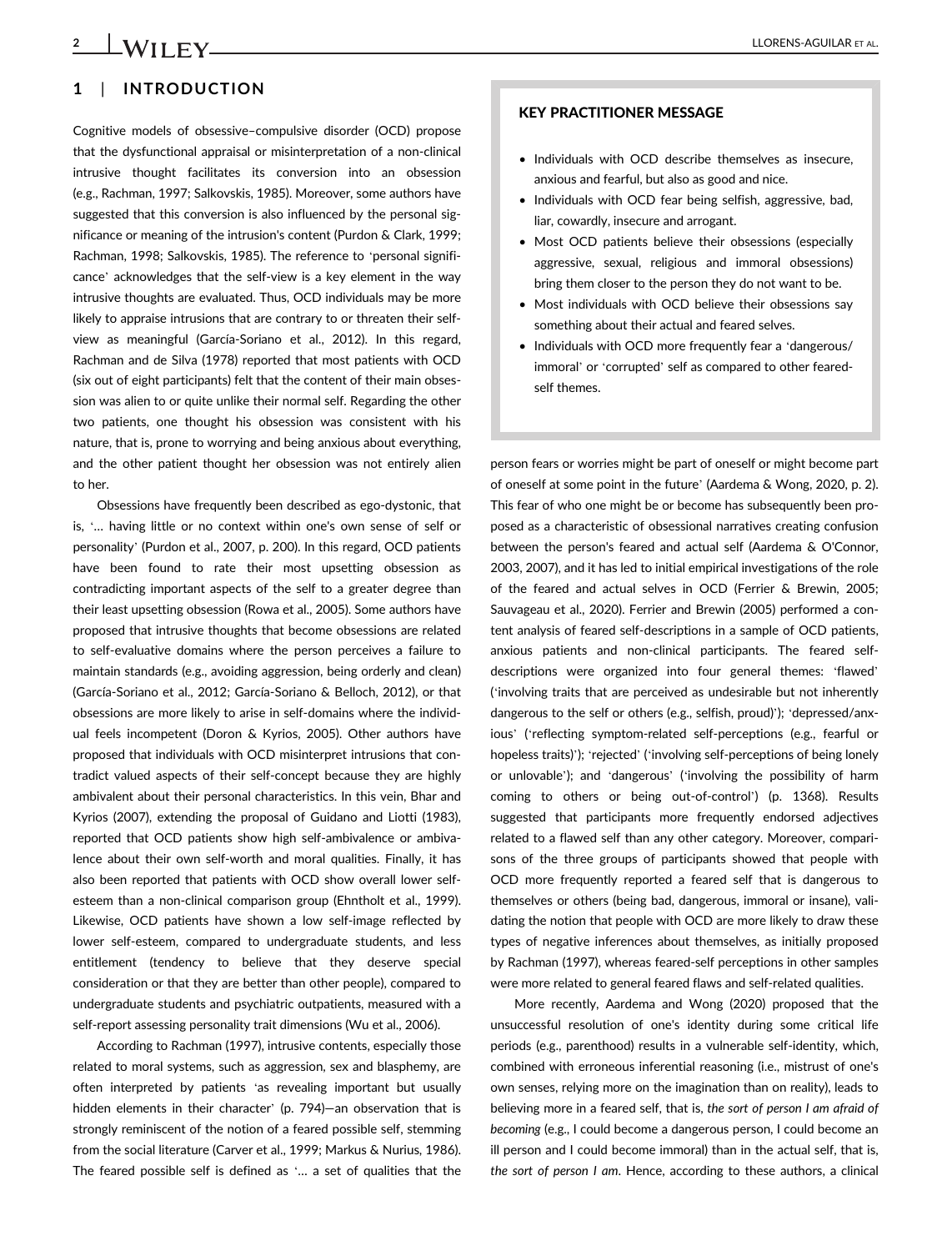population would prioritize their feared self over their real self, which influences the development of obsessions prior to the occurrence of dysfunctional appraisals, making the misinterpretation of obsessions more likely to occur because they are believed to reflect the reality of the feared self that led to the obsession to begin with (Aardema & O'Connor, 2003, 2007).

The association between the construct of the feared self and OCD was further developed by Aardema et al. (2013) in the development of the Fear of Self questionnaire (FSQ). Results based on the FSQ showed that the fear of self in OCD patients predicts obsessions, even when controlling negative mood states, related self-themes and obsessive belief domains (Melli et al., 2016), and they confirm that fear of self is especially related to blasphemous, sexual and aggressive obsessions (Aardema et al., 2013; Aardema et al., 2017; Llorens-Aguilar et al., 2019; Melli et al., 2016). Recently, Aardema et al. (2021) presented a new self-report questionnaire that assesses three separate feared-self dimensions: a corrupted self, a culpable self and a malformed self (Aardema et al., 2021). Results showed significant associations with OCD symptoms in clinical and non-clinical samples, with the corrupted feared self uniquely predicting obsessions, and the culpable feared self uniquely predicting indecisiveness, in a clinical OCD sample.

In sum, theoretical and empirical proposals have emphasized the relevance of the actual (real) and/or possible feared self, either in the conversion of intrusions into obsessions through appraisal (e.g., Rachman, 1997) or in the emergence of obsessions even before appraisal has occurred (e.g., Aardema & O'Connor, 2007; Aardema & Wong, 2020). Moreover, some authors have proposed that these feared-self perceptions are related to specific obsessional contents, particularly those reflecting moral sensitivity or a preoccupation with maintaining 'purity', in line with more recent notions of a 'feared corrupted self' (Aardema & O'Connor, 2003; Aardema et al., 2021). However, no studies have analysed how OCD patients idiosyncratically describe themselves and whether this self-description is differentially related to obsessions and non-clinical intrusions. Only two studies explore the fear of self in a sample of 24 OCD patients (Ferrier & Brewin, 2005) and 16 patients (Sauvageau et al., 2020), but without analysing its association with obsessions or intrusions. According to different theoretical proposals, the relevance of the self is expected to be linked to obsessions, but not to non-clinical intrusions. Because OCD patients experience both obsessions and intrusions, the relevance of the self should be found in association with obsessions. Previous research focused on the self has analysed obsessions in OCD samples (e.g., García-Soriano & Belloch, 2012; Rowa et al., 2005) and/or non-clinical intrusions in non-clinical samples (e.g., García-Soriano et al., 2012). However, no studies have investigated non-clinical intrusions experienced by OCD patients as a control. Hence, the current study asked patients with OCD to describe in their own words the person they feared being or becoming (the feared possible self) and how they actually perceived themselves (actual self), and it explored how these self-descriptions were associated with the occurrence of both intrusions and obsessions. In doing so, we aimed to compare clinically relevant obsessions with non-

clinical intrusive thoughts in a sample of OCD patients. Thus, these non-clinical intrusive thoughts (called intrusions) serve as a comparison control for obsessions. Other studies have used a similar procedure when comparing the most upsetting obsessions with the least upsetting obsessions (i.e., Rowa et al., 2005). Specifically, the present study aimed to the following: (1) explore and describe the actual self of OCD patients, (2) explore and describe the feared self of OCD patients, (3) explore and compare patients' perceived relationship between their actual self and the content of their most upsetting obsession and intrusive thought that has not become an obsession and (4) analyse and compare the perceived relationship between the fear of self and the content of the most upsetting obsession and intrusive thought that has not become an obsession. Based on the literature and previous findings, we hypothesized that patients with OCD would (1) describe their actual self in terms of a general negative actual self, given that previous research has shown low self-reported self-esteem in OCD patients (Ehntholt et al., 1999; Wu et al., 2006) and (2) describe their feared self as being flawed and dangerous, as previously shown in Ferrier and Brewin's (2005) study. Furthermore, because intrusions and obsessions have been proposed to exist on a continuum, we hypothesize that patients' intrusions that did not become obsessions are less likely to be perceived as reflecting selfascribed qualities, compared to obsessions. In this regard, it is possible that these intrusions that finally become obsessions have contents that are more relevant to the individual's self. Specifically, we hypothesize that patients with OCD (3) perceive their obsessions (vs. intrusive thoughts that have not become obsessions) as significant or as reflecting their actual self, as suggested by Rachman (1997) and (4) perceive that the content of their obsessions (vs. intrusive thoughts that have not become obsessions) brings them closer to the self they fear being or becoming. We also expect that these perceived explicit relationships will be more relevant for aggressive, sexual, religious and immoral obsessions than for other obsessional contents, as previously suggested (e.g., Aardema & O'Connor, 2003; Rachman, 1997).

# 2 | METHOD

#### 2.1 | Participants

The sample consisted of 58 patients with a primary Axis I DSM-IV OCD diagnosis. The mean age was  $35.07$  (SD = 10.05) years, and there was a nearly equal gender representation (48.3% women). The majority of the participants were middle-class (70.2%), following the parameters of the Spanish National Institute of Statistics, and had university education (80%). Seventeen patients (29.31%) had a secondary Axis I (DSM-IV) comorbid disorder: major depression (four patients), panic disorder (two patients), generalized anxiety disorder (four patients), social phobia (three patients), specific phobia (one patient) and hypochondriasis (three patients). Patients showed moderate levels of anxiety and depression, according to the Depression Anxiety Stress Scale – Short version (DASS-21;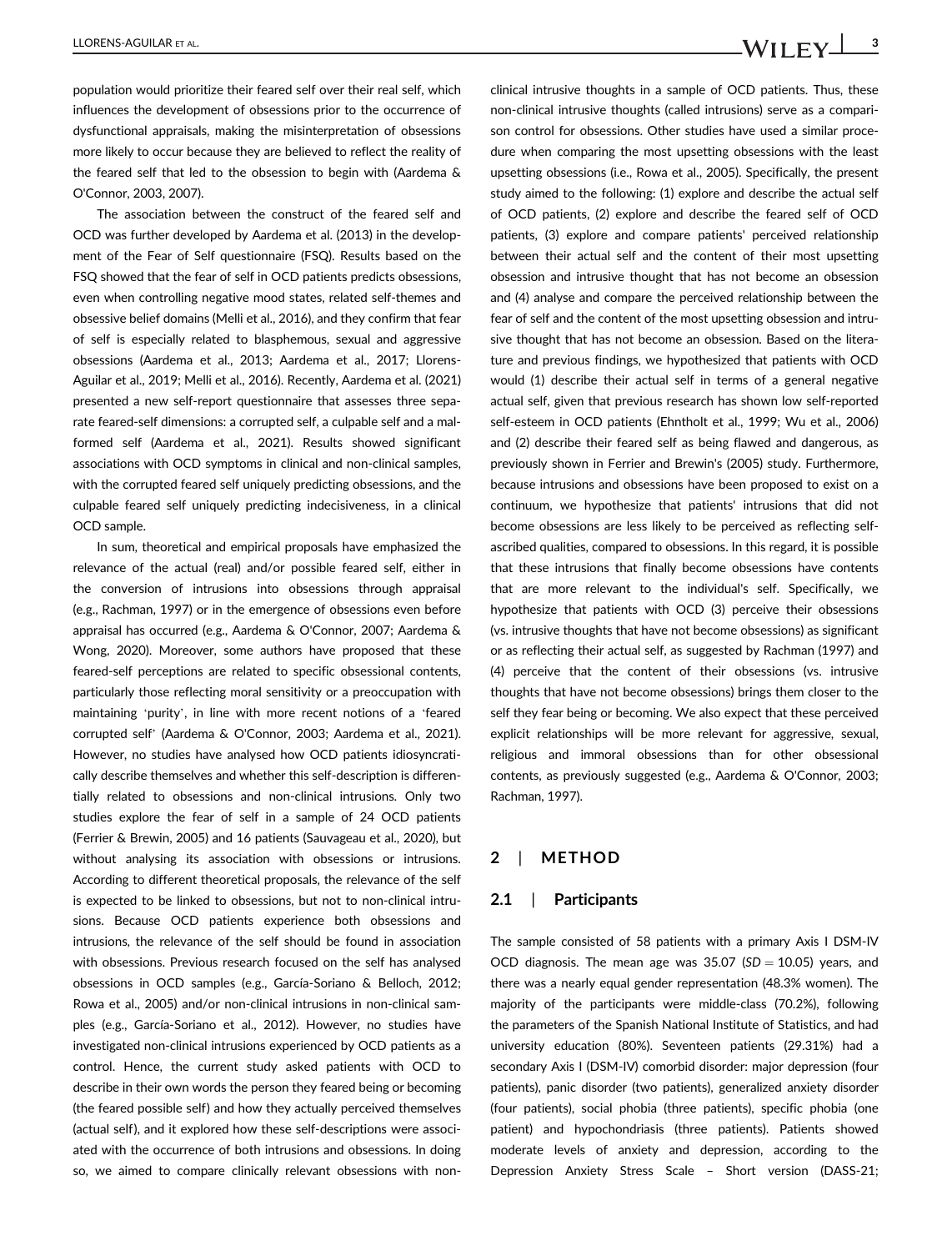Lovibond & Lovibond, 1995; score range: 0–21) [M (SD): depression =  $16.50$  (7.47); anxiety =  $14.05$  (5.91)].

#### 2.2 | Measures

Obsessional Intrusive Thoughts Inventory (Spanish original version: 'Inventario de Pensamientos Intrusos Obsesivos', INPIOS; García-Soriano, 2008)—1st part consists of 48 items that measure the frequency of unwanted intrusive thoughts, images and impulses with content similar to clinical obsessions, experienced in the past 3 months. Items are grouped in six first-order factors depending on the intrusion's content: aggressive, sexual/religious/immoral, contamination, doubts/mistakes/necessity to check, symmetry/order and superstition intrusions. These factors are nested in a second-order structure composed of two dimensions: (1) type I moral-based intrusions/obsessions, which include aggressive, sexual, religious and immoral themes; and (2) type II non moral-based intrusions/obsessions, which include contents that do not refer to moral issues (i.e., contamination; doubts, mistakes and necessity to check; symmetry/order; and superstition) (García-Soriano et al., 2011). The two subtypes closely resemble the differentiation between autogenous and reactive obsessions proposed by Lee and Kwon (2003). Respondents rate each statement from 0 ('I have never had this intrusion') to 6 ('I have this intrusion frequently during the day'). In this study, patients completed the INPIOS—1st part as a self-report. These data were used by the interviewer to help patients choose their main obsession/intrusion for the interview described below.

Semi-structured interview of obsessions and intrusive thoughts in OCD (Llorens-Aguilar, 2020) is a semi-structured interview designed to explore obsessions and intrusions in the same OCD patient. During the interview, the same questions are asked about the main (most upsetting) obsession or intrusion in a counterbalanced order. After a description of what an intrusive thought is, patients are asked to describe their most upsetting intrusion that constitutes an obsession and then an upsetting intrusion that has never become an obsession, from those experienced in the past 3 months. Following the description offered in the INPIOS, the interviewer reminds them about what an intrusive thought is in the following terms: 'Mental intrusions are upsetting or unpleasant thoughts, feelings, images, or impulses that most people experience from time to time. These thoughts are called "intrusions" because they suddenly intrude into our minds against our will and interrupt what we are doing or what we are already thinking. It is often difficult to control these unwanted intrusive thoughts. No matter how hard we try, it can be difficult to get them out of our mind or stop them from re-appearing. Unwanted intrusive thoughts are usually uncomfortable, unpleasant, and sometimes unacceptable, because they refer to things we do not like to think about, or they simply seem quite strange or bizarre. These unwanted intrusive thoughts occur in one of the following forms: as images, that is, as pictures that suddenly appear in our heads; as a strong urge to do or say something; as a thought about something or a feeling. We are not talking about worries, but rather about "intrusive thoughts, images,

sensations, or impulses" that suddenly appear in our minds as a kind of brief and annoying "flash". An example would be the typical summer song that gets into your head, and even if you do not like it, you cannot stop singing it mentally or humming it.' Then, the interviewer asks the patient: 'We are interested in knowing if you have also experienced mental intrusions, and how often. Some examples are the ones you mentioned in the questionnaire called INPIOS. Do you understand what an intrusion is? Do you have any questions? Based on the description of an intrusion I read to you earlier, do you think you have had an intrusion in the past three months or that you are having one at this moment?' If the patient says 'yes', the interviewer asks: 'Can you describe your most upsetting intrusion?' Here, the interviewed patient is expected to describe an actual obsession. If this is the case, the interviewer posits: 'This intrusion has become very frequent and upsetting; we usually call them obsessions. Now, I would like you to describe an intrusion that you have had in the past three months but that has never become an obsession (interviewer can use the INPIOs—1st part list to help the patient)'. Patients' open answers are checked against their INPIOS—1st part answers and the clinical interview to ensure that they chose an actual upsetting obsession and an intrusion that has never been clinically significant (i.e., the intrusions selected have never been obsessions in the past) but would be a proxy for an obsessional intrusive thought. If this is not the case, the interviewer discusses the incongruence with the patient to ensure that he/she chooses an actual obsession and an actual intrusion that has never been an obsession. Then, the main obsession and the main intrusion that has never become an obsession were explored (e.g., discomfort or frequency). That is, we followed the same methodology used in other studies that analyse the role of obsessional intrusive thoughts in clinical (e.g., Llorens-Aguilar et al., 2021) and non-clinical (e.g., García-Soriano et al., 2011; Radomsky et al., 2014) samples. In this study, the semi-structured interview was only used to identify patients' most upsetting obsession and intrusion.

Self-description questionnaire (Llorens-Aguilar, 2020) is an idiographic self-report based on previous self-discrepancy measures (Carver et al., 1999; Ferrier & Brewin, 2005; Francis et al., 2006; Higgins et al., 1986; Kinderman & Bentall, 1996). It asks participants to generate five attributes they would use to describe the person they actually are (actual self: describe in five words how you see yourself), would ideally like to be (ideal-self: describe in five words how you would like to be), should be or ought to be (ought-self to be: describe in five words how you should be), fear being or worry about becoming (feared self: describe in five words the sort of person you would be afraid to become), and believe other people would use to describe them (actual self according to others: describe in five words how you think others see you). Next, they are asked to answer some questions about their obsession and their intrusion that has never become an obsession, previously identified and transcribed using their own words. Regarding the actual self, the question asked is: Taking into account how you define yourself, do you think this thought (patient's obsession/intrusion is written here) says something about how you are? (Answer options: yes, no, I do not know/not sure). Regarding the feared self, the question is asked: Taking into account the sort of person you would be afraid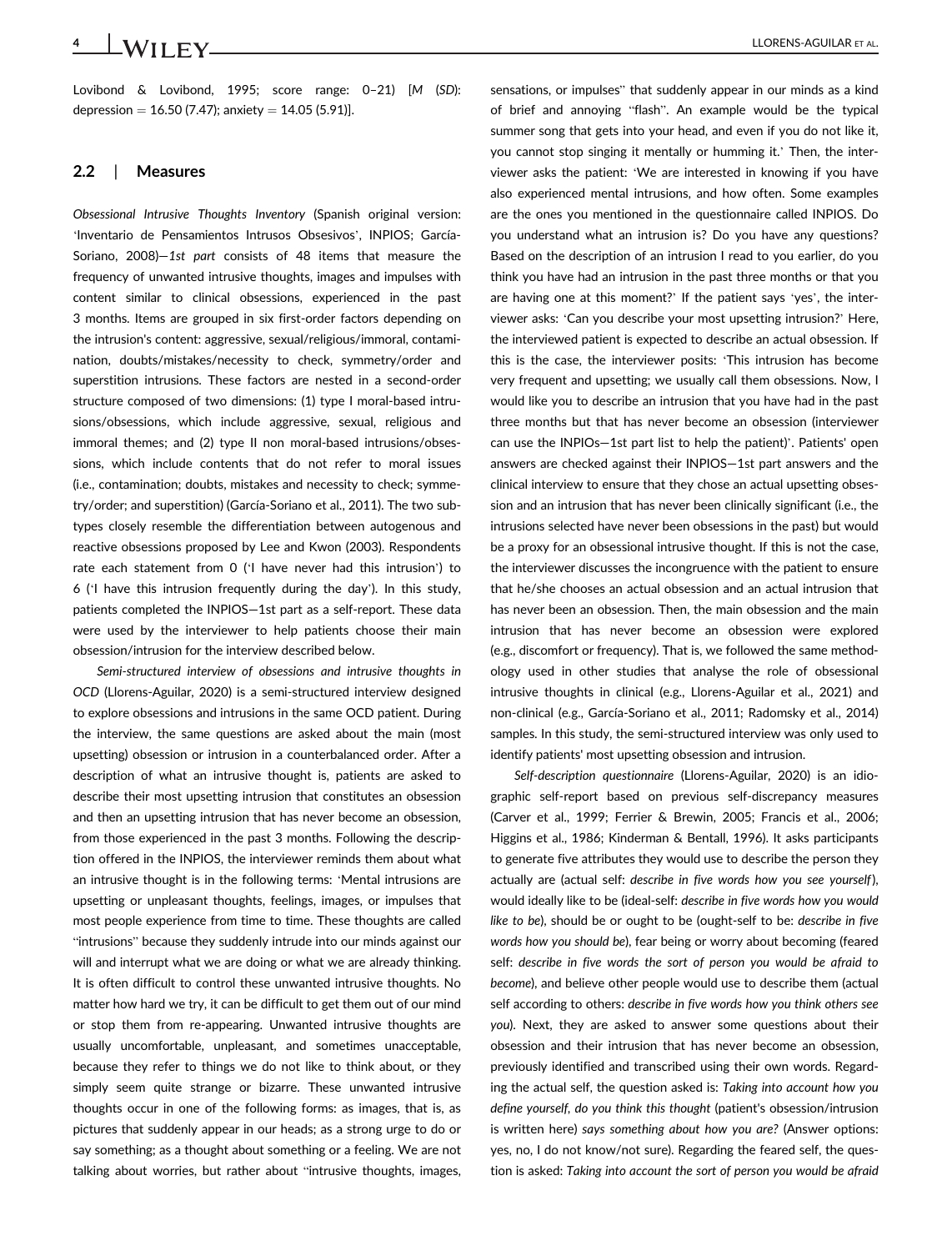to become, do you think this thought (patient's obsession/intrusion is written here) brings you closer to that sort of person? (Answer options: yes, no, I do not know). For both the actual and feared self, if the participant answers 'yes', they are asked to explain in what way. In this study, we will focus on the questions about the actual and feared self and their relationship with the obsessive and intrusive contents.

#### 2.3 | Procedure

The present study received the approval of the Ethical Committee of the University (H1458129873255). Participants were recruited from private clinical practice, announcements in blogs, and an OCD patients' association. The evaluation process was divided into three sessions. In the first session, participants received information about the purpose of the research and signed the written consent form. Next, participants were individually screened by the first author to determine their eligibility for participation using the ADIS-IV-L diagnostic interview (Di Nardo et al., 1994). In the second session, participants completed a set of questionnaires at home (e.g., INPIOS and DASS-21). In the third session, participants were interviewed using the Semi-structured interview of obsessions and intrusive thoughts in OCD (average time 60–90 min). Next, they were asked to complete the Self-description questionnaire, which included the identified intrusion/obsession, at home.

## 2.4 | Data analysis

Statistical analyses were conducted using the Statistics Package for Social Sciences (SPSS for Windows, 22.0, 2013). Variables were compared using Student's t test for quantitative variables and the  $\chi^2$  or Fisher's test for qualitative variables. Effect sizes (Cohen's d and Cramer's V) were also calculated. Following Cohen (1988),  $d = 0.2$ was considered a small effect size, 0.5 a medium effect size, and 0.8 a large effect size. Cramer's V values bigger than 0.25 indicate a very strong relationship (Akoglu, 2018).

The adjectives used by patients to describe their actual and feared selves on the Self-description questionnaire (Llorens-Aguilar, 2020) were compiled by one of the authors using the synonyms from the Office Word Thesaurus to group adjectives with the same meaning. Only adjectives reported by participants three or more times were taken into account in the analyses because they were considered more representative of the sample.

Then, due to the categorical characteristics of the data, two PhD level psychologists with a strong background in cognitive-behavioural models of OCD independently classified the information extracted from the interview on two variables of interest for both the obsessions and intrusions reported by the patients, namely, (1) feared self-theme and (2) type of intrusion/obsession (i.e., autogenous/ moral-based vs. reactive/non-moral-based). Neither of the raters was aware of the study hypotheses or had evaluated the patients. Interrater reliability was measured using the kappa statistic. Based on

Cohen (1988), data were interpreted in the following way: values  $\leq 0$ indicate no agreement, 0.01–0.20 none to slight, 0.21–0.40 fair, 0.41–0.60 moderate, 0.61–0.80 substantial and 0.81–1.00 almost perfect agreement. In both cases, agreement was reached after discussion between the raters.

Regarding the feared-self theme, the raters grouped the adjectives used in four different themes following the same description used by the raters in Ferrier and Brewin's (2005) study. Adjectives were categorized as a 'dangerousness/moralistic theme' if they involved the possibility of harm coming to others, being outof-control, or revealing important and often hidden elements of the character (e.g., traits such as unkind which have an element of active intent); as a 'depressive/anxiety theme' if the adjectives reflected 'symptom-related self-perceptions (e.g., fearful or hopeless traits)'; as a 'rejection theme' if the adjectives involved 'self-perceptions of being lonely or unlovable'; and as a 'flawed/negative personality theme' if the adjectives involved traits perceived as undesirable but not concerned with violating moral codes (e.g., selfish and proud). Almost perfect interrater agreement was found in the categorization of the feared-self adjectives in the four categories (0.82).

Likewise, obsessions and intrusions were classified, based on the type of intrusion or obsession, as either autogenous or reactive (García-Soriano et al., 2011; Lee & Kwon, 2003). Obsessions/intrusions were classified as autogenous if they were about aggressive, sexual, blasphemous, or immoral thoughts, images, or impulses. Obsessions/intrusions about doubts about mistakes and necessity to check, symmetry/order, contamination or superstitious/magical thinking contents were classified as reactive. Agreement between raters was at the moderate to substantial threshold in the categorization of obsessions and intrusions as autogenous and reactive (obses $sions = 0.62$ ; intrusions  $= 0.78$ ).

#### 3 | RESULTS

# 3.1 | Preliminary analysis

All the patients ( $n = 58$ ) reported having experienced an upsetting obsession, and 56 identified an upsetting intrusion in the past 3 months. Results showed that patients experienced obsessions  $[M = 5.41 \text{ (SD} = 0.817)]$  with a higher frequency than intrusions  $[M = 2.82$  [SD = 1.130)]  $(t_{55}) = 14.291$ ;  $p < .001$ ,  $d = 1.554$ ). Regarding the type of obsession, approximately half of the obsessions and intrusions were categorized as autogenous [55.2% ( $n = 32$ ) obsessions & 48.3% ( $n = 26$ ) intrusions] and half as reactive [44.8%  $(n = 26)$  obsessions & 51.7%  $(n = 30)$  intrusions]. Fisher's exact test revealed that there were no significant differences between the two types of obsessions and intrusions,  $p = .375$ .

Regarding the number of adjectives reported, most of the patients (65.51%,  $n = 38$ ) described their actual and feared self (Selfdescription questionnaire) using five adjectives, although eight patients gave a description of their actual self that contained between 2 and 4 adjectives (i.e., 2 adjectives,  $n = 2$ ; 4 adjectives,  $n = 6$ ), and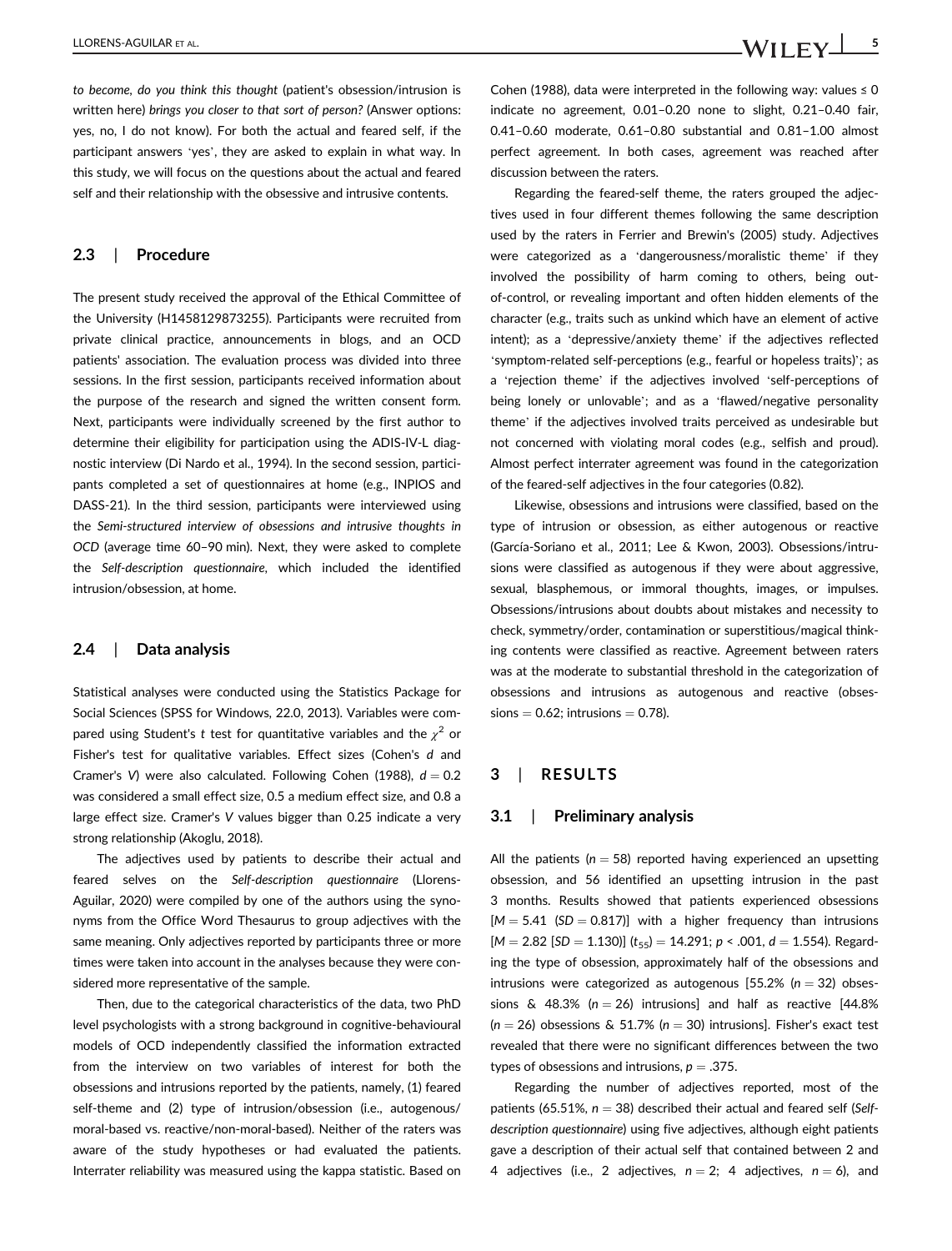6 | **IA/II EV** LLORENS-AGUILAR ET AL.

12 patients gave a description of their feared self that contained between 1 and 4 adjectives (i.e., 1 adjective,  $n = 1$ ; 2 adjectives,  $n = 2$ : 3 adjectives,  $n = 4$ : 4 adjectives,  $n = 5$ ). Of the reported adjectives, analyses were conducted only for self-descriptions that were

| <b>TABLE 1</b> | Adjectives used by the obsessive-compulsive disorder                 |
|----------------|----------------------------------------------------------------------|
|                | (OCD) patients ( $n = 58$ ) to describe their actual and feared self |

| <b>Adjectives</b>                                                               | % (n) of patients used this<br>adjective to describe their actual/<br>feared self |  |  |  |
|---------------------------------------------------------------------------------|-----------------------------------------------------------------------------------|--|--|--|
| Actual self                                                                     |                                                                                   |  |  |  |
| Caring/warm/attentive/<br>tender/nice/well<br>educated/good person/<br>sociable | 53.44% (31)                                                                       |  |  |  |
| Insecure/weak/volatile/<br>fragile                                              | 46.55% (27)                                                                       |  |  |  |
| Anxious/impatient/worried                                                       | 46.55% (27)                                                                       |  |  |  |
| Fearful                                                                         | 22.41% (13)                                                                       |  |  |  |
| Honest/loyal/fair                                                               | 13.79% (8)                                                                        |  |  |  |
| Obsessive                                                                       | 13.79% (8)                                                                        |  |  |  |
| Empathetic                                                                      | 13.79% (8)                                                                        |  |  |  |
| Hard-worker                                                                     | 13.79% (8)                                                                        |  |  |  |
| Joyful/dreamer/happy                                                            | 12.07% (7)                                                                        |  |  |  |
| Doubtful/indecisive                                                             | $8.62\%$ (5)                                                                      |  |  |  |
| Perfectionist                                                                   | $5.17\%$ (3)                                                                      |  |  |  |
| Sincere                                                                         | $5.17\%$ (3)                                                                      |  |  |  |
| Intelligent                                                                     | $5.17\%$ (3)                                                                      |  |  |  |
| Sad/depressed                                                                   | 5.17% (3)                                                                         |  |  |  |
| <b>Feared self</b>                                                              |                                                                                   |  |  |  |
| Selfish/materialist                                                             | 37.93% (22)                                                                       |  |  |  |
| Heartless/cruel/violent/<br>aggressive                                          | 29.31% (17)                                                                       |  |  |  |
| A liar                                                                          | 24.14% (14)                                                                       |  |  |  |
| Fearful/coward/afraid                                                           | 20.69% (12)                                                                       |  |  |  |
| A bad person                                                                    | 20.69% (12)                                                                       |  |  |  |
| <b>Insecure</b>                                                                 | 17.24% (10)                                                                       |  |  |  |
| Proud/arrogant                                                                  | 17.24% (10)                                                                       |  |  |  |
| Depressed/sad/pessimistic                                                       | 15.52% (9)                                                                        |  |  |  |
| Nervous/anxious                                                                 | 12.07% (7)                                                                        |  |  |  |
| Lazy                                                                            | 10.34% (6)                                                                        |  |  |  |
| Disloyal/unfaithful                                                             | 10.34% (6)                                                                        |  |  |  |
| Insensitive/indifferent/cold                                                    | 8.62% (5)                                                                         |  |  |  |
| Self-centred                                                                    | $8.62\%$ (5)                                                                      |  |  |  |
| Repugnant/despicable/<br>disgusting                                             | $8.62\%$ (5)                                                                      |  |  |  |
| Crazy/out of control/<br>irrational                                             | $8.62\%$ (5)                                                                      |  |  |  |
| Manipulative                                                                    | $6.90\%$ (4)                                                                      |  |  |  |
| Introverted                                                                     | $6.90\%$ (4)                                                                      |  |  |  |
| Not empathetic                                                                  | $5.17%$ (3)                                                                       |  |  |  |

Note: Data offered as percentage (n).

reported three times or more, yielding a total of 154 adjectives to describe the actual self and 156 adjectives to describe the feared self.

# 3.2 | Actual and feared self descriptions

The adjectives used by patients to describe their actual and feared selves are reported in Table 1.

When the adjectives reported by OCD patients to describe their feared selves were assigned to the four categories proposed by Ferrier and Brewin (2005), results showed that patients more frequently feared having a dangerous/immoral feared self  $(n = 63)$ . followed by a flawed self or negative personality ( $n = 50$ ), a depressed/anxious feared self ( $n = 38$ ) self and a rejected feared self  $(n = 5)$ . See a more detailed description in Table 2.

# 3.3 | Descriptions of the actual self and its association with the most upsetting obsession and intrusion

Most of the patients (65.52%,  $n = 38$ ) found an association between their obsession and their actual self (i.e., perceived the obsession as saying something about who they are). Results are summarized in Table 3. Of the 38 patients who believed their obsessions were associated with their actual self, 20 had obsessions with autogenous content, and 18 had obsessions with reactive content, and so no significant differences were found based on the type of content  $\sqrt{x^2}$  $(1, N = 38) = 0.105, p = .746$ .

For intrusions, only one-third of the patients (30.35%,  $n = 17$ ) associated the content of the intrusion with their actual self. Of these 17 patients, seven patients reported an autogenous intrusive thought, whereas 10 reported reactive thoughts, and no significant differences were found based on the intrusive content  $\left[\chi^2(1, N = 17) = 0.529\right]$  $p = .467$ ]. Overall, more patients (65.52%) reported that their obsession (vs. intrusion, 30.35%) was associated with (i.e., said something about) their actual self  $[\chi^2 (4, N = 56) = 13.077, p = .011,$  Cramer's  $V = 0.342$ ].

# 3.4 | Feared self and its association with the most upsetting obsession and intrusion

Most patients (62.06%,  $n = 36$ ) believed that the content of their most upsetting obsession brought them closer to their feared self (i.e., perceived that the obsession brought them closer to the sort of person they would be afraid to become) (Table 3). Some patients  $(n = 9)$  described an association directly related to their reported adjectives (e.g., 'yes, it means that I am a bad person' or 'yes, it means that that I am aggressive'), whereas other patients used different adjectives (not previously reported by them), or they described general or abstract answers, such as 'yes, I become closer to the kind of person I would not like to be' or 'yes, it is contrary to my values'.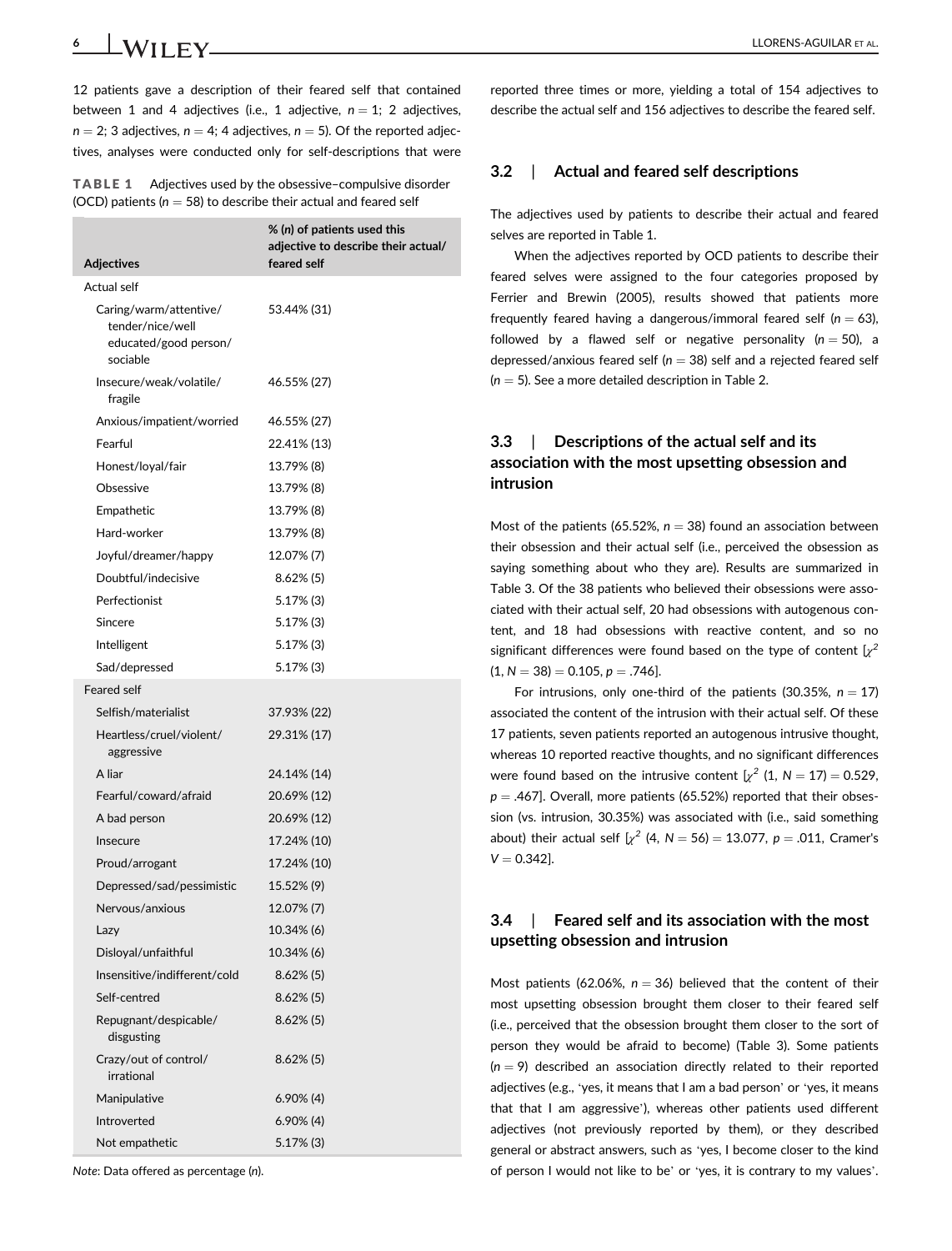| Flawed/negative personality theme                                                                                        | Dangerousness/moralistic theme                                                                                                                                                                       | Depressive/anxiety theme                                                                    | Rejection theme ( $n = 5$ )             |
|--------------------------------------------------------------------------------------------------------------------------|------------------------------------------------------------------------------------------------------------------------------------------------------------------------------------------------------|---------------------------------------------------------------------------------------------|-----------------------------------------|
| $(n = 50)$                                                                                                               | $(n = 63)$                                                                                                                                                                                           | $(n = 38)$                                                                                  |                                         |
| Proud/arrogant (10)<br>Lazy $(6)$<br>Self-centred (5)<br>Introvert (4)<br>Not empathetic (3)<br>Selfish/materialist (22) | Heartless/cruel/violent/aggressive<br>(17)<br>Liar (14)<br>Crazy/out of control/irrational (5)<br>Manipulative (4)<br>Bad person (12)<br>Disloyal/unfaithful (6)<br>Insensitive/indifferent/cold (5) | Insecure (10)<br>Nervous/anxious (7)<br>Depressed/sad/pessimistic(9)<br>Fearful/coward (12) | Repugnant/despicable/<br>disgusting (5) |

**TABLE 2** Adjectives used by the obsessive-compulsive disorder (OCD) patients ( $n = 58$ ) to describe their feared self, grouped according to Ferrier and Brewin's (2005) proposal

Note: Adjectives (number of patients reporting the adjective).

TABLE 3 Patients' reported associations between their intrusion/obsession and their description of their actual and feared selves

|                                     | Obsession ( $n = 58$ ) |             |                   | Intrusion ( $n = 56$ ) |             |                   |
|-------------------------------------|------------------------|-------------|-------------------|------------------------|-------------|-------------------|
| The thought says something about my | <b>Yes</b>             | No          | Not sure/not know | Yes                    | No          | Not sure/not know |
| Actual self                         | 65.52% (38)            | 25.86% (15) | $8.62\%$ (5)      | 30.35% (17)            | 44.64% (25) | 25% (14)          |
| Feared self                         | 62.06% (36)            | 27.59% (16) | 10.34% (6)        | 25% (14)               | 50% (28)    | 25% (14)          |

Note: Data offered as percentage (n).

Of the 36 patients who believed their obsession brought them closer to their feared self, most had autogenous content  $(61.11\%, n = 22)$ , although no significant differences were found with the number of reactive obsessions  $[x^2 (1, N = 36) = 1.778, p = .182]$ . Of the 16 patients who did not think the obsession brought them closer to their feared self, most of them (78.57%,  $n = 11$ ) experienced a reactive obsession (autogenous,  $n = 5$ ), but with no significant difference  $[x^2 (1, N = 16) = 2.250, p = .134].$ 

Regarding patients who perceived a link between the feared self and the intrusive thought, only one-quarter believed the intrusion brought them closer to their feared self (25%,  $n = 14$ ). In terms of the content of their intrusive thoughts, six were autogenous, and eight were reactive, and so no significant differences were found  $[x^2]$  $(1, N = 14) = 0.286$ ,  $p = .593$ ]. In general, more patients (62.06%) reported that their obsession versus their intrusion (25%) was associated with their feared self (i.e., brought them closer to the sort of person they would be afraid to become)  $[\gamma^2 (4, N = 56) = 27.728$ ,  $p =$  <.0001, Cramer's  $V = 0.498$ ].

# 4 | DISCUSSION

The aim of the present study was to explore OCD patients' perceptions of their intrusions and obsessions in relation to self-descriptors of their actual and feared possible self, using a within-subjects design. To our knowledge, this study is the first to explore the relationship between self-perceptions and intrusive thoughts and obsessions in the same patient, with intrusive thoughts that have never become an obsession as a control comparison. This is of special interest because the role of the self has been implicated in the initial occurrence of obsessions and the conversion of intrusive cognitions into obsessions through appraisal. Consequently, building on previous research that has shown differences between intrusions and obsessions in the same individual with OCD (Llorens-Aguilar et al., 2021), we expected that intrusions would not be perceived by patients as linked to their self (actual or feared self) to the same extent in comparison to obsessions,

Results showed that OCD patients frequently describe their actual self as insecure/volatile, doubtful, anxious, fearful and obsessive, but also as empathetic, good, honest, joyful and hard-working. In contrast with our hypothesis, OCD patients do not simply seem to have a general negative self-concept or view of themselves. Instead, when negative descriptors are used, they characterize themselves mainly as insecure and volatile, self-descriptions that appear to reflect low confidence and perhaps a sense of ambivalence towards the self, as described by Guidano and Liotti (1983). Indeed, although not specific to OCD, self-ambivalence is associated with symptoms of OCD (e.g., Bhar & Kyrios, 2007) and related to the construct of the feared self (Godwin et al., 2020). Patients also seem to identify with the disorder when they describe themselves as anxious, fearful and 'obsessive'.

Regarding the feared self, as expected, patients used more negative attributes, especially those related to a fear of being materialistic, selfish, cruel, aggressive, bad, dishonest/liar, fearful or cowardly. It is worth mentioning that being 'selfish/materialistic' ( $n = 22$ ) was the most frequently reported feared adjective grouping, followed by being 'heartless/cruel/violent/aggressive' ( $n = 17$ ), 'a liar' ( $n = 14$ ) and 'bad' ( $n = 12$ ). This result supports previous descriptions of OCD individuals' fear of having a dangerous or immoral self (Ferrier & Brewin, 2005) and the recent notion of a feared corrupted possible self as a central construct in OCD (Aardema et al., 2021). It is also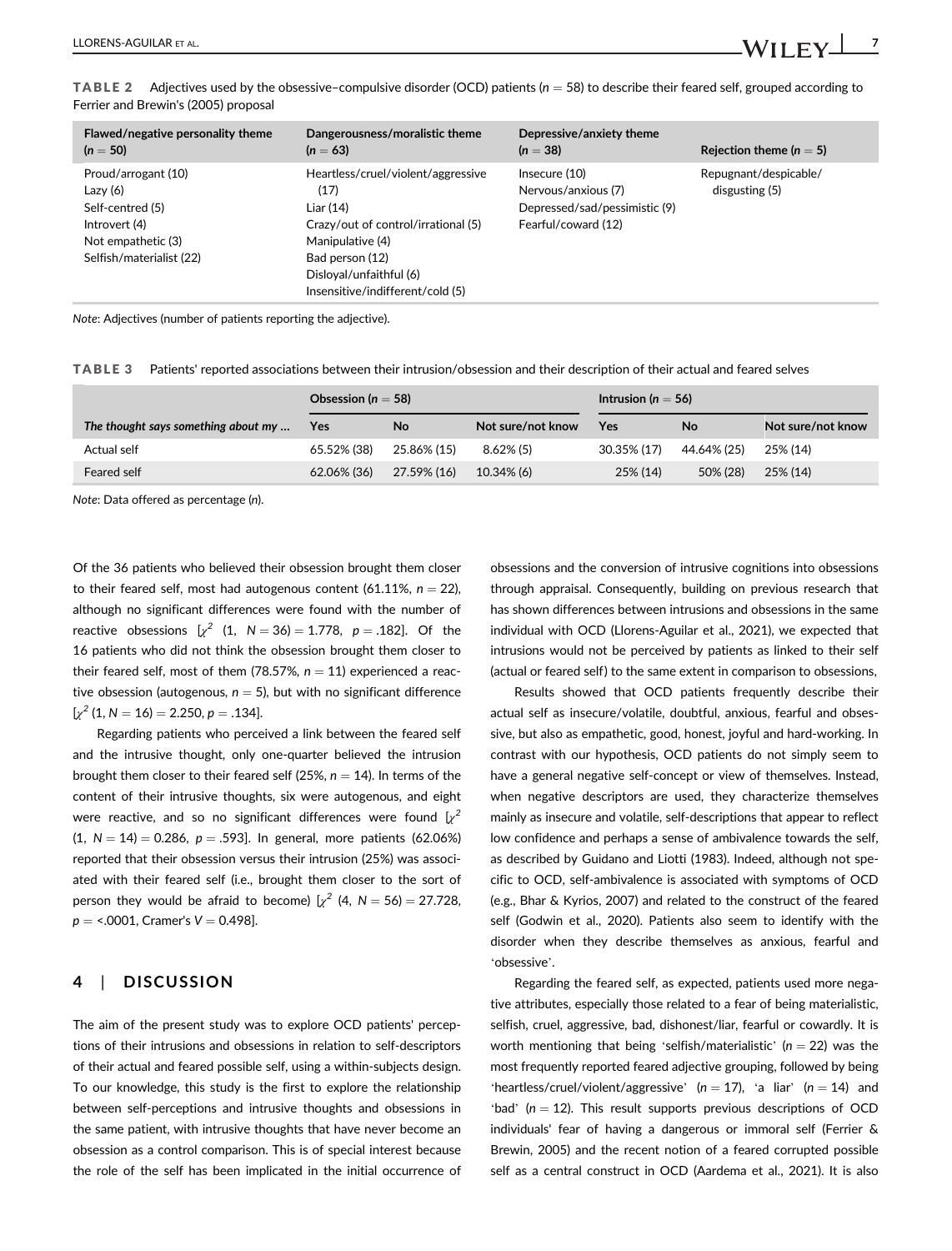consistent with Rachman's (1997) observation that people with OCD fear that their obsessions might reveal hidden elements of their character, such as being evil, dangerous, unreliable, uncontrollable, sinful, immoral or insane (Rachman, 1997).

In particular, patients might interpret that being obsessed with something forces them to dedicate most of their attention and energy to these thoughts, which can lead them to perceive themselves as selfish. A large number of patients feared having a 'liar identity', which could be due to the credibility patients assign to their obsessions and their efforts to hide them from the rest of the world to avoid possible rejection. It is also consistent with the notion of a distrust of the self (Aardema & O'Connor, 2007), where those with OCD feel they cannot trust themselves. This mistrust not only represents a general lack of self-confidence, but also suspicion and paranoia directed towards their inner self (Aardema & O'Connor, 2007), giving rise to feelings of being a liar and committing wrongdoings, even when none have occurred. This type of thinking is also related to intense feelings of shame that might explain OCD patients' long delay in asking for professional help (García-Soriano et al., 2014).

Some patients also reported that they feared being cowardly, anxious, fearful and/or depressive (feared self), whereas other patients actually described themselves as insecure, anxious, fearful or depressed (actual self). This is consistent with one of the main 'consequences' of the disorder: anxiety and depressive mood (Brakoulias et al., 2017). Most of our sample had suffered from their obsessions for a long period of time; thus, it is not surprising that they are afraid of OCD affecting their mood or that they feel that it actually affects it. In fact, the present sample showed moderate levels of anxiety and depressive mood, as measured by the DASS-21, and some of them also presented comorbidity with depression and anxiety disorders.

When categorizing adjectives into Ferrier and Brewin's (2005) four categories, patients more frequently reported that they feared a dangerous/immoral self, followed by an imperfect or flawed self. In Ferrier and Brewin's (2005) study, OCD individuals scored higher on fearing a 'flawed self', but only the dangerous/immoral feared self distinguished OCD patients from anxious and non-clinical controls. Future research will have to determine and replicate whether this feared-self theme is the most relevant to those with OCD, although it is consistent with recent findings that emphasize the role of the corrupted feared self in OCD, in comparison with more general concerns about one's character (Aardema et al., 2021).

Most of the individuals with OCD interviewed believed that their obsessions said something about their actual self. The most frequently reported self-descriptor was 'being insecure'. Moreover, as expected, the percentage of patients who believed their obsessions were significant to who they are was significantly higher than for intrusions, regardless of the content of the obsessions and intrusions (i.e., autogenous vs. reactive). Likewise, with regard to the feared self, most patients believed their obsession brought them closer to the person they do not want to be (e.g., violent, manipulative, out of control or a bad person). This was especially true for patients with autogenous obsessions, but also for those with reactive obsessions, without significant differences between the two, perhaps partly due

to the relatively small sample size in the current study. However, the higher frequency in those with autogenous obsessions is consistent with empirical studies using the FSQ that have consistently found associations with autogenous contents (e.g., Aardema et al., 2013; Aardema et al., 2017; Llorens-Aguilar et al., 2019; Melli et al., 2016). Finally, as expected, significantly more patients believed their obsession brought them closer to their feared self, compared to intrusions. These results are consistent with cognitive-behavioural formulations of OCD that propose a continuum between intrusions and obsessions that occurs through appraisal (e.g., Rachman, 1997; Rowa et al., 2005). Intrusions that are believed to reflect aspects of one's actual or feared self may be more likely to develop into obsessions, whereas those that do not would remain 'mere' intrusions without escalating into obsessions. However, this finding may also suggest that intrusions and obsessions are not entirely similar phenomena in the context of a feared self. Recent extended cognitive-behavioural formulations have proposed that a person's feared self may not only affect the appraisal of obsessions, but it may also be responsible for the occurrence of obsessional intrusions before specific appraisals of personal significance occur (Aardema & Wong, 2020). Indeed, Aardema et al. (2021) found that a fear of being or becoming corrupted interacts strongly with the importance and significance a person attributes to thoughts, but it also makes unique and independent contributions to the prediction of obsessions.

This study has some limitations. First, the cross-sectional nature of the study did not allow us to establish causal relations among the constructs measured. We cannot rule out the possibility that the described selves, actual and feared, could be the consequence of the disorder and that obsessions are related to the self due to living with OCD. Second, the sample size was not large, resulting in low statistical power for some analysis that could be limiting the reliable detection of differences. Longitudinal research with larger samples would be required. Moreover, this study departs from a cognitive appraisal-based model by asking about the real and feared self as differentiated constructs. According to other proposals (Aardema & Wong, 2020), OCD patients prioritize the feared self and may not be able to distinguish between them. Nonetheless, our results suggest that individuals with OCD identify themselves as insecure and anxious, and they fear being selfish and aggressive. Moreover, results show that about two-thirds of the patients found that their obsession was associated with their actual self and brought them closer to their feared self, whereas a significantly lower number of participants believed this to be case for their intrusions. No differences in this association were found between autogenous and reactive obsessions, but there was a trend for patients with autogenous obsessions to more frequently report that their obsessions brought them closer to their feared self.

In general, the results are consistent with the notion that the self may play a defining role in the emergence or maintenance of obsessions. There is a need to complement the current psychological treatments for OCD with strategies focused on the self because it seems that the clinical population often relates their negative attributes to clinical obsessions. Furthermore, it is necessary to identify the feared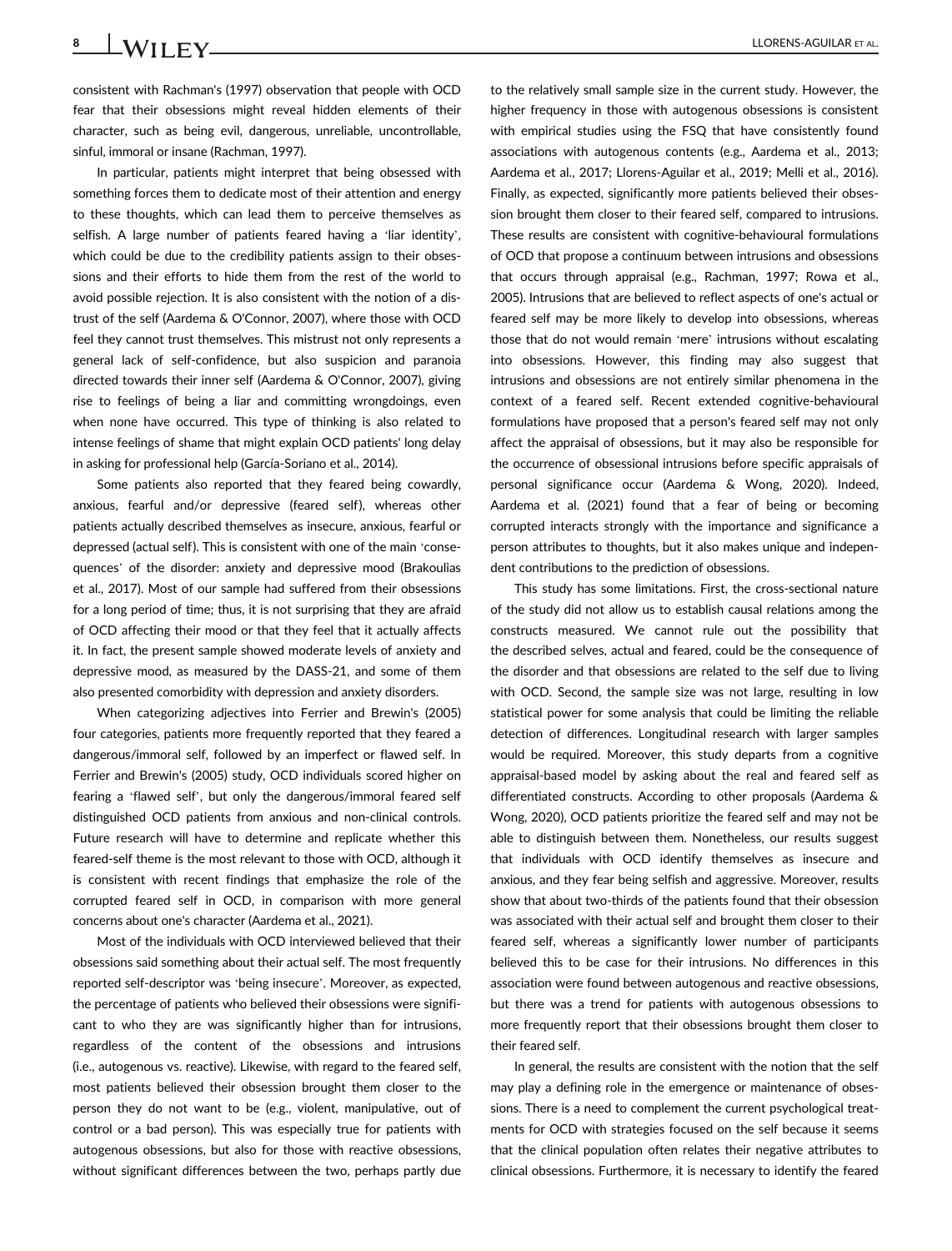self and modify it in order to lower the patient's vulnerability to suffering from obsessions and, hence, reduce the possibility of relapse. Future research should replicate this study with larger samples in order to reach more general conclusions about the role of the actual and feared self in OCD patients. If future studies confirm the relevance of the actual and feared self in OCD, clinicians will be able to add vulnerable self-themes to existing cognitive-behavioural protocols for OCD. The proposal of the inference-based model (O'Connor & Aardema, 2012; O'Connor et al., 2005) explicitly addresses the feared self in OCD. It helps patients to develop greater self-trust by utilizing more reality-based criteria in defining their sense of self and, more importantly, showing them that their feared possible self is solely based on an imaginary narrative that stands in sharp opposition to who they really are (Aardema & O'Connor, 2007; Moulding et al., 2014). Once patients realize that obsessions come from an imaginary feared self, intrusions become easier to understand and process.

#### ACKNOWLEDGEMENTS

Funding for this study (Grant RTI2018-098349-B-I00) was provided by Ministry of Science and Innovation – State Research Agency of Spain, co-funded by the European Union European Regional Development Fund (ERDF). The Ministry of Science, Innovation and Universities of Spain had no role in the study design, collection, analysis, or interpretation of the data, the writing of the manuscript, or the decision to submit the paper for publication.

#### CONFLICT OF INTEREST

All authors declare that they have no known conflict of interest to disclose.

## ETHICS STATEMENT

All procedures were in accordance with the ethical standards of the institutional research committee and with the 1964 Helsinki declaration.

#### DATA AVAILABILITY STATEMENT

Data available on request from the authors: The data that support the findings of this study are available from the corresponding author upon request.

#### **ORCID**

Gemma García-Soriano <https://orcid.org/0000-0002-6801-1801>

#### REFERENCES

- Aardema, F., Moulding, R., Melli, G., Radomsky, A. S., Doron, G., Audet, J. S., & Purcell-Lalonde, M. (2017). The role of feared possible selves in obsessive-compulsive and related disorders: A comparative analysis of a core cognitive self-construct in clinical samples. Clinical Psychology & Psychotherapy, 25, 19–29. [https://doi.org/10.1002/cpp.](https://doi.org/10.1002/cpp.2121) [2121](https://doi.org/10.1002/cpp.2121)
- Aardema, F., Moulding, R., Radomsky, A. S., Doron, G., Allamby, J., & Souki, E. (2013). Fear of self and obsessionality: Development and validation of the Fear of Self Questionnaire. Journal of Obsessive-Compulsive and Related Disorders, 2, 306–315. [https://doi.org/10.](https://doi.org/10.1016/j.jocrd.2013.05.005) [1016/j.jocrd.2013.05.005](https://doi.org/10.1016/j.jocrd.2013.05.005)
- Aardema, F., & O'Connor, K. P. (2003). Seeing white bears that are not there: Inference processes in obsessions. Journal of Cognitive Psychotherapy, 17, 23–37.<https://doi.org/10.1891/jcop.17.1.23.58270>
- Aardema, F., & O'Connor, K. P. (2007). The menace within: Obsessions and the self. Journal of Cognitive Psychotherapy: An International Quarterly, 21, 182–197.<https://doi.org/10.1891/088983907781494573>
- Aardema, F., Radomsky, A. S., Moulding, R., Wong, S. F., Bourguignon, L., & Giraldo-O'Meara, M. (2021). Development and validation of the multidimensional version of the Fear of Self Questionnaire: Corrupted, culpable and malformed feared possible selves in obsessive-compulsive and body-dysmorphic symptoms. Clinical Psychology & Psychotherapy.<https://doi.org/10.1002/cpp.2565>
- Aardema, F., & Wong, S. F. (2020). Feared possible selves in cognitivebehavioral theory: An analysis of its historical and empirical context, and introduction of a working model. Journal of Obsessive-Compulsive and Related Disorders, 24, 100479. [https://doi.org/10.1016/j.jocrd.](https://doi.org/10.1016/j.jocrd.2019.100479) [2019.100479](https://doi.org/10.1016/j.jocrd.2019.100479)
- Akoglu, H. (2018). User's guide to correlation coefficients. Turkish Journal of Emergency Medicine, 18(3), 91–93. [https://doi.org/10.1016/j.tjem.](https://doi.org/10.1016/j.tjem.2018.08.001) [2018.08.001](https://doi.org/10.1016/j.tjem.2018.08.001)
- Bhar, S. S., & Kyrios, M. (2007). An investigation of self-ambivalence in obsessive-compulsive disorder. Behaviour Research and Therapy, 45(8), 1845–1857.<https://doi.org/10.1016/j.brat.2007.02.005>
- Brakoulias, V., Starcevic, V., Belloch, A., Brown, C., Ferrao, Y. A., Fontenelle, L. F., Lochner, C., Marazziti, D., Matsunaga, H., Miguel, E. C., Reddy, Y. C. J., do Rosario, M. C., Shavitt, R. G., Sundar, A. S., Stein, D. J., Torres, A. R., & Viswasam, K. (2017). Comorbidity, age of onset and suicidality in obsessive–compulsive disorder (OCD): An international collaboration. Comprehensive Psychiatry, 76, 79–86.<https://doi.org/10.1016/j.comppsych.2017.04.002>
- Carver, C. S., Lawrence, J. W., & Scheier, M. F. (1999). Self-discrepancies and affect: Incorporating the role of feared selves. Personality and Social Psychology Bulletin, 25, 783–792. [https://doi.org/10.1177/](https://doi.org/10.1177/0146167299025007002) [0146167299025007002](https://doi.org/10.1177/0146167299025007002)
- Cohen, J. (1988). Statistical power analysis for the behavioral sciences (2nd ed.). Hillsdale, NJ: Erlbaum.
- Di Nardo, P. A., Brown, T. A., & Barlow, D. H. (1994). Anxiety disorders interview schedule for DSM-IV: Lifetime version (ADIS-IV-L). New York: Graywind Publications Inc.
- Doron, G., & Kyrios, M. (2005). Obsessive-compulsive disorder: A review of possible specific internal representations within a broader cognitive theory. Clinical Psychology Review, 25, 415–432. [https://doi.org/10.](https://doi.org/10.1016/j.cpr.2005.02.002) [1016/j.cpr.2005.02.002](https://doi.org/10.1016/j.cpr.2005.02.002)
- Ehntholt, K. A., Salkovskis, P. M., & Rimes, K. A. (1999). Obsessive– compulsive disorders, anxiety disorders, and self-esteem: An exploratory study. Behaviour Research and Therapy, 37, 771–781. [https://doi.](https://doi.org/10.1016/S0005-7967(98)00177-6) [org/10.1016/S0005-7967\(98\)00177-6](https://doi.org/10.1016/S0005-7967(98)00177-6)
- Ferrier, S., & Brewin, C. R. (2005). Feared identity and obsessivecompulsive disorder. Behaviour Research and Therapy, 43, 1363–1374. <https://doi.org/10.1016/j.brat.2004.10.005>
- Francis, J. J., Boldero, J. M., & Sambell, N. L. (2006). Self-lines: A new, psychometrically sound, "user-friendly" idiographic technique for assessing self-discrepancies. Cognitive Therapy and Research, 30(1), 69–84.<https://doi.org/10.1007/s10608-006-9009-x>
- García-Soriano, G. (2008). Obsessional Intrusive Thoughts Inventory (INPIOS). Retrieved from PsycTESTS. [https://doi.org/10.1037/](https://doi.org/10.1037/t23131-000) [t23131-000](https://doi.org/10.1037/t23131-000)
- García-Soriano, G., & Belloch, A. (2012). Exploring the role of obsessivecompulsive relevant self-worth contingencies in obsessive-compulsive disorder patients. Psychiatry Research, 198, 94–99. [https://doi.org/10.](https://doi.org/10.1016/j.psychres.2011.11.011) [1016/j.psychres.2011.11.011](https://doi.org/10.1016/j.psychres.2011.11.011)
- García-Soriano, G., Belloch, A., Morillo, C., & Clark, D. A. (2011). Symptom dimensions in obsessive-compulsive disorder: From normal cognitive intrusions to clinical obsessions. Journal of Anxiety Disorders, 25(4), 474–482.<https://doi.org/10.1016/j.janxdis.2010.11.012>